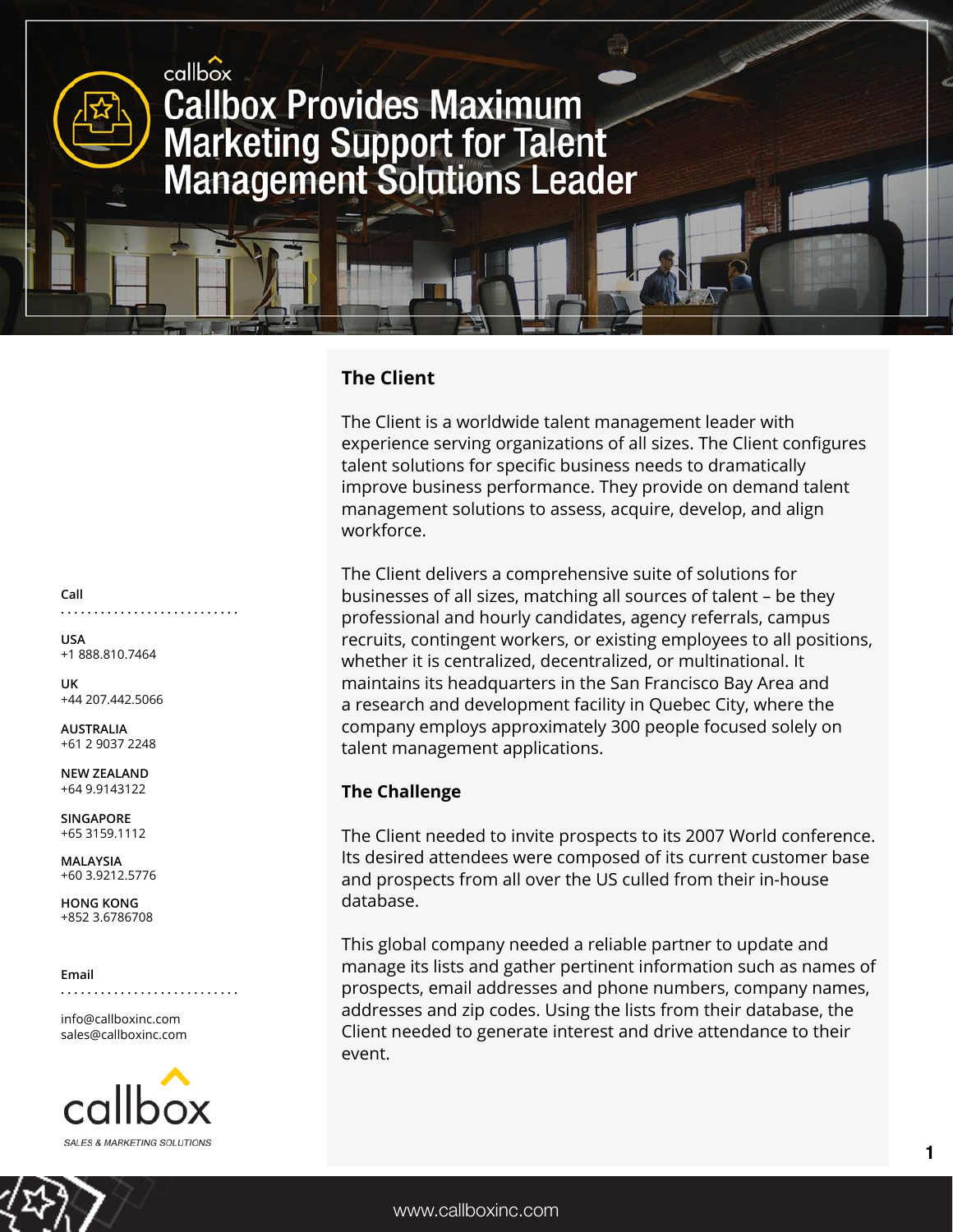# Callbox Provides Maximum Marketing Support for Talent Management Solutions Leader

## **The Callbox Solution**

The Callbox team broke the challenge down into distinct implementation phases: Database Cleanup, List Management and Call to Invite Campaign.

## *Database Cleanup*

The Callbox team helped preserve the valuable information in the Client's global database which contained millions of key contacts. The team updated and enhanced their existing prospect and customer lists by:

- Reviewing, evaluating and studying the work that needs to be done for the Client's lists;
- Updating addresses, name spellings, titles and email addresses;
- removing or consolidating duplicates;
- Normalizing data formats;
- Adding key data fields
- Phone-verifying all contact and company information

### *List Management*

With the team's expert knowledge of the direct marketing business and trends in the List Industry, recommendations were given to the Client on how to best utilize their list. After studying the Client's prospect list, target emails based on interest, demographics, or custom questions were prepared by the Callbox team and sent out using advanced software and systems. Responses and results were recorded, tracked and reported to the Client daily.

**Call . . . . . . . . . . . . . . . . . . . . . . . . . . .**

**USA** +1 888.810.7464

**UK** +44 207.442.5066

**AUSTRALIA** +61 2 9037 2248

**NEW ZEALAND** +64 9.9143122

**SINGAPORE** +65 3159.1112

**MALAYSIA** +60 3.9212.5776

**HONG KONG** +852 3.6786708

### **Email**

**. . . . . . . . . . . . . . . . . . . . . . . . . . .**

info@callboxinc.com sales@callboxinc.com